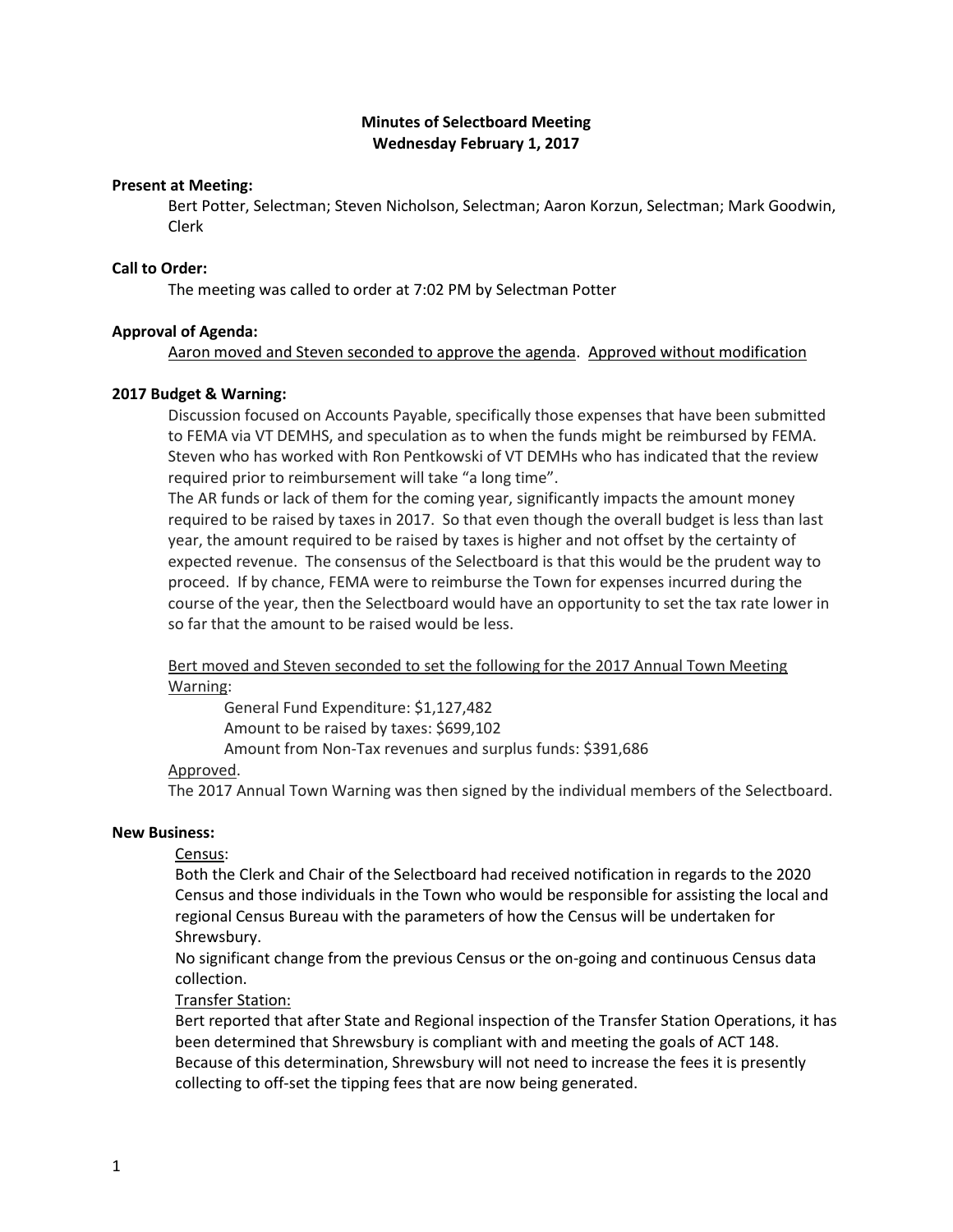### **Open to the Public:**

No members of the public present

#### **Minutes:**

Bert moved and Aaron seconded to approve the Minutes of 1/18/2017. Approved

# **Road Commissioner's Report:**

Steven moved and Bert seconded to go into executive session at 7:31 PM in order to discuss personnel matters.

The Selectboard emerged from executive session at 7:48 PM

The Road Commissioner will continue to closely monitor the licensing certification status of Road Crew members.

Aaron indicated that he will support the Road Commissioner at the upcoming Rutland County Road Commissioners meeting where the topic presentation and discussion will be ACT 64.

## **Certification of Highway Mileage:**

Bert moved and Aaron to authorize the 2017 Certification of Highway Mileage. Discussion: No changes from the previous years' certification. Approved

## **March Selectboard Meeting Schedule:**

Because of the timing of the Annual Meeting the Selectboard will be making an adjustment to the regular meeting schedule.

Steven moved and Bert seconded to change the first meeting of March 2017 to March 8<sup>th</sup> and  $22^{\text{nd}}$ . Discussion meeting on the 8<sup>th</sup> will be the Organizational Meeting the day after the Annual Meeting election. Approved. The Clerk will notice the change for the Times of Shrewsbury and the Town Website and through the regular posting process

# **New Business:**

Certification of Mileage was addressed previously

# **Minutes:**

Bert moved and Aaron seconded to approve the minutes of January 18, 2017. Approved

Bert clarified that Al Ridlon Jr. was the winner of the Transfer Station Punch Card drawing on January 4, 2017.

## **Orders:**

Bert moved and Aaron seconded to approve Road Commissioner Orders # 2 of February 1,2017 for \$9,03600 and Selectboard Orders #2 of February 1, 2017 of \$1,957.11. Approved.

#### **Transfer Station Punch Card Drawing:**

Kell Giffin's name was drawn to receive a \$10 Punch Card for the Transfer Station.

Meeting was duly adjourned at 8:20 PM.